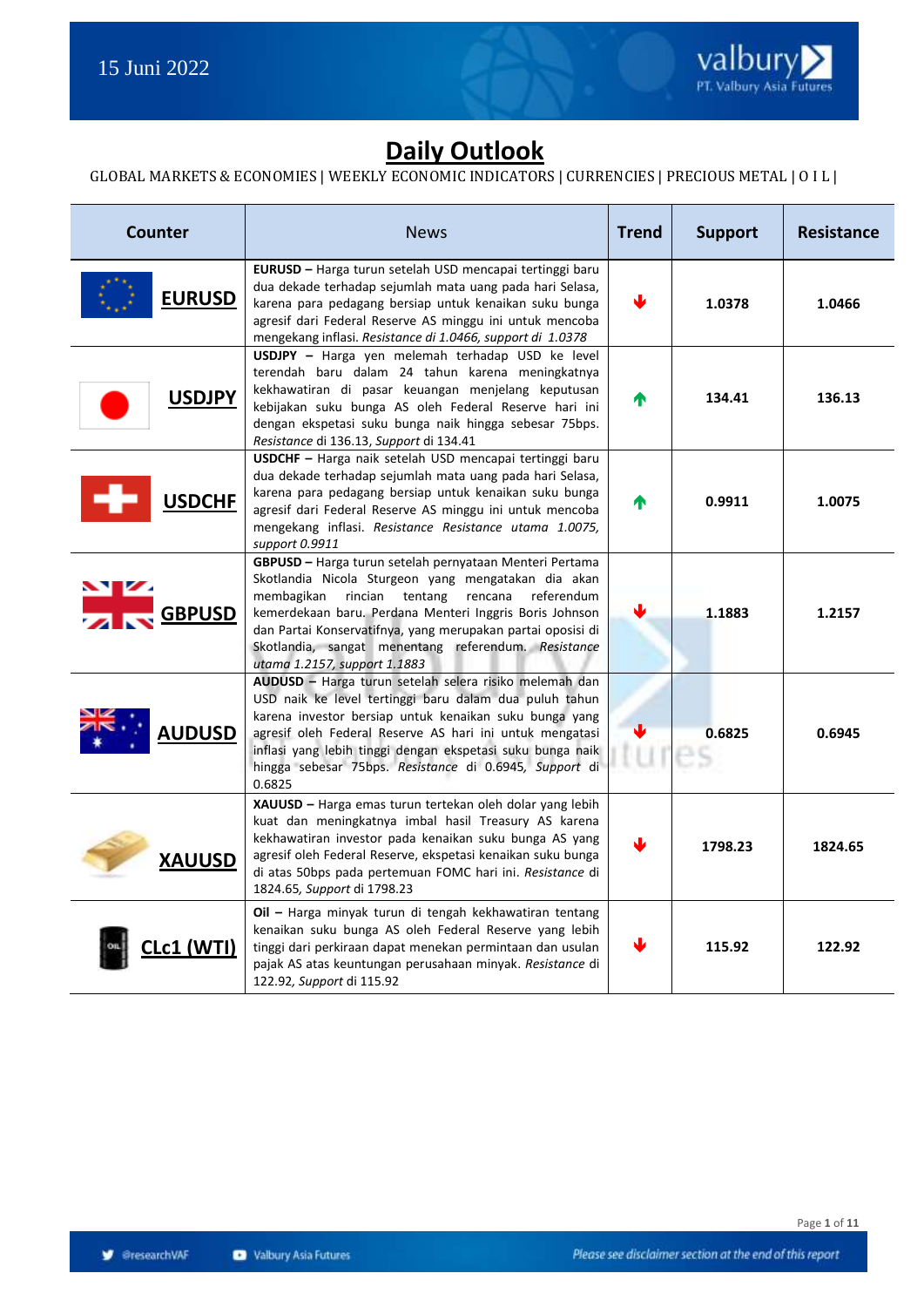#### **ECONOMIC INDICATORS**

| <b>DATE</b>   | <b>WIB</b>     | <b>CT</b><br>Y | <b>INDICATORS</b>                                                 | <b>PER</b> | <b>ACTUAL</b> | <b>FORECA</b><br>SΤ              | PREV.                          | REV.                                                 |
|---------------|----------------|----------------|-------------------------------------------------------------------|------------|---------------|----------------------------------|--------------------------------|------------------------------------------------------|
| Mon/13-Jun-22 | All            | AU             | <b>Bank Holiday (Queen's Birthday)</b>                            |            |               |                                  |                                |                                                      |
|               | 06:50          | JP             | BSI Large All Industry QoQ                                        | 2Q         |               | --                               | $-7.5$                         | $\overline{\phantom{a}}$                             |
|               | 06:50          | JP             | BSI Large Manufacturing QoQ                                       | 2Q         | $-9.9$        | $\overline{\phantom{a}}$         | $-7.6$                         | $\hspace{0.05cm} -\hspace{0.05cm}$                   |
|               | 13:00          | GB             | Monthly GDP (3M/3M)                                               | Apr        | 0.2%          | 0.4%                             | 0.8%                           | $\sim$                                               |
|               | 13:00          | GB             | Monthly GDP (MoM)                                                 | Apr        | $-0.3%$       | 0.1%                             | $-0.1%$                        | $\sim$ $\sim$                                        |
|               | 13:00          | GB             | <b>Construction Output MoM</b>                                    | Apr        | $-0.4%$       | $-0.5%$                          | 1.7%                           | $\overline{\phantom{a}}$                             |
|               | 13:00          | GB             | <b>Construction Output YoY</b>                                    | Apr        | 3.9%          | 3.8%                             | 4.7%                           | $\overline{\phantom{a}}$                             |
|               | 13:00          | GB             | Industrial Production MoM                                         | Apr        | $-0.6%$       | 0.2%                             | $-0.2%$                        | $\sim$                                               |
|               | 13:00          | GB             | Industrial Production YoY                                         | Apr        | 0.7%          | 1.7%                             | 0.7%                           | $\sim$                                               |
|               | 13:00          | GB             | Manufacturing Production MoM                                      | Apr        | $-1%$         | 0.2%                             | $-0.2%$                        | $\overline{\phantom{a}}$                             |
|               | 13:00          | GB             | Manufacturing Production YoY                                      | Apr        | 0.5%          | 1.8%                             | 1.9%                           | $\overline{\phantom{a}}$                             |
|               | 13:00          | GB             | Index of Services MoM                                             | Apr        |               | $\overline{\phantom{a}}$         | $-0.2%$                        | $\overline{\phantom{a}}$                             |
|               | 13:00          | GB             | Index of Services 3M/3M                                           | Apr        | 0.0%          | 0.1%                             | 0.4%                           | $\overline{\phantom{a}}$                             |
|               | 13:00          | GB             | Visible Trade Balance GBP/Mn                                      | Apr        | £-20893m      | £-22500m                         | £-<br>23897m                   | $\overline{\phantom{a}}$                             |
|               | 13:00          | GB             | Trade Balance Non EU GBP/Mn                                       | Apr        | £-10988m      | $\overline{\phantom{a}}$         | £-<br>13804m                   | $\overline{\phantom{a}}$                             |
|               | 13:00          | GB             | Trade Balance GBP/Mn                                              | Apr        |               | --                               | $\mathsf{f}\text{-}$<br>11552m | $\hspace{0.05cm} -\hspace{0.05cm}$                   |
|               | 15:00          | EZ             | ECB's Holzmann Speaks at IMF Austria IV-Consultation in<br>Vienna |            |               |                                  |                                |                                                      |
|               | 15:00          | EZ             | <b>ECB's Simkus Speaks</b>                                        |            |               |                                  |                                |                                                      |
|               | 18:00          | EZ             | <b>ECB's Guindos Speaks</b>                                       |            |               |                                  |                                |                                                      |
| Tue/14-Jun-22 | 01:00          | US             | Fed's Brainard Discusses Community Reinvestment Act               |            |               |                                  |                                |                                                      |
|               | 08:00          | KR             | BOK Minutes of May Policy Meeting                                 |            |               |                                  |                                |                                                      |
|               | 08:30          | AU             | <b>NAB Business Conditions</b>                                    | May        | 16            | $\overline{\phantom{a}}$         | 20                             | 19                                                   |
|               | 08:30          | AU             | <b>NAB Business Confidence</b>                                    | May        | 6             | $\sim$                           | 10                             | $\overline{\phantom{a}}$                             |
|               | 11:30          | JP             | Capacity Utilization MoM                                          | Apr        | 0.0%          |                                  | $-1.6%$                        | $\overline{\phantom{a}}$                             |
|               | 11:30          | JP             | <b>Industrial Production MoM</b>                                  | Apr F      | $-1.5%$       | $-1.3%$                          | $-1.3%$                        | 0.3%                                                 |
|               | 11:30          | JP             | <b>Industrial Production YoY</b>                                  | Apr F      | $-4.9%$       |                                  | $-4.8%$                        | $-1.7%$                                              |
|               | 13:00          | DE             | <b>CPI MoM</b>                                                    | May F      | 0.9%          | 0.9%                             | 0.9%                           | 0.8%                                                 |
|               | 13:00          | DE             | <b>CPI YoY</b>                                                    | May F      | 7.9%          | 7.9%                             | 7.9%                           | 7.4%                                                 |
|               | 13:00          | DE             | CPI EU Harmonized MoM                                             | May F      | 1.1%          | 1.1%                             | 1.1%                           | 0.7%                                                 |
|               | 13:00          | DE             | CPI EU Harmonized YoY                                             | May F      | 8.7%          | 8.7%                             | 8.7%                           | 7.8%                                                 |
|               | 13:00          | GB             | Payrolled Employees Monthly Change                                | May        |               | $\overline{\phantom{a}}$         | 121k                           | $\overline{\phantom{a}}$                             |
|               | 13:00          | GB             | <b>Claimant Count Rate</b>                                        | May        |               | $\sim$                           | 4.1%                           | $\overline{\phantom{a}}$                             |
|               | 13:00          | GB             | Jobless Claims Change<br>÷                                        | May        | $-19.7k$      | $-49.4k$                         | $-56.9k$                       | $-65.5k$                                             |
|               | 13:00          | GB             | Average Weekly Earnings 3M/YoY                                    | Apr        | 6.8%          | 7.6%                             | 7%                             | $\overline{\phantom{a}}$                             |
|               | 13:00          | GB             | Weekly Earnings ex Bonus 3M/YoY                                   | Apr        | 4.2%          | 4%                               | 4.2%                           | $\overline{\phantom{a}}$                             |
|               | 13:00<br>13:00 | GB<br>GB       | ILO Unemployment Rate 3Mths<br>Employment Change 3M/3M            | Apr        | 3.8%<br>177k  | 3.6%                             | 3.7%<br>83k                    | $\overline{\phantom{a}}$<br>$\overline{\phantom{a}}$ |
|               | 15:30          | HК             | <b>Industrial Production YoY</b>                                  | Apr<br>1Q  | $-1.2%$       | 105k<br>$\overline{\phantom{a}}$ | 5.8%                           | $\overline{\phantom{a}}$                             |
|               | 15:30          | HK             | PPI YoY                                                           | 1Q         |               | $\overline{\phantom{a}}$         | 1.2%                           | $\sim$ $\sim$                                        |
|               | 16:00          | EZ             | <b>ZEW Survey Expectations</b>                                    | Jun        | $-28$         | $\overline{\phantom{a}}$         | $-29.5$                        | $\overline{\phantom{a}}$                             |
|               | 16:00          | DE             | <b>ZEW Survey Expectations</b>                                    | Jun        | $-28$         | $-27.5$                          | $-34.3$                        |                                                      |
|               | 16:00          | DE             | ZEW Survey Current Situation                                      | Jun        | $-27.6$       | $-31$                            | $-36.5$                        | $\overline{\phantom{a}}$                             |
|               | 17:00          | US             | <b>NFIB Small Business Optimism</b>                               | May        | 93.1          | 93                               | 93.2                           | $\hspace{0.05cm} \ldots$                             |
|               | 19:30          | СA             | Manufacturing Sales MoM                                           | Apr        | 1.7%          | 1.6%                             | 3.5%                           | $\overline{\phantom{a}}$                             |
|               | 19:30          | US             | PPI Final Demand MoM                                              | May        | 0.8%          | 0.8%                             | 0.5%                           | 0.4%                                                 |
|               | 19:30          | US             | PPI Ex Food and Energy MoM                                        | May        | 0.5%          | 0.6%                             | 0.4%                           | 0.2%                                                 |
|               | 19:30          | US             | PPI Ex Food, Energy, Trade MoM                                    | May        |               | 0.5%                             | 0.6%                           |                                                      |
|               | 19:30          | US             | PPI Final Demand YoY                                              | May        | 10.8%         | 10.9%                            | 11%                            | 10.9%                                                |
|               | 19:30          | US             | PPI Ex Food and Energy YoY                                        | May        | 8.3%          | 8.6%                             | 8.8%                           | 8.6%                                                 |
|               | 19:30          | US             | PPI Ex Food, Energy, Trade YoY                                    | May        |               | $\overline{\phantom{a}}$         | 6.9%                           | $\sim$                                               |
| Wed/15-Jun-22 | 00:00          | EZ             | <b>ECB's Schnabel Speaks</b>                                      |            |               |                                  |                                |                                                      |
|               | 05:45          | ΝZ             | BoP Current Account Balance NZD                                   | 1Q         |               | $-5.963b$                        | $-7.261b$                      | $\hspace{0.05cm} \ldots$                             |
|               | 05:45          | ΝZ             | <b>Current Account GDP Ratio YTD</b>                              | 1Q         |               | $-6.5%$                          | $-5.8%$                        |                                                      |
|               | 06:00          | KR             | Unemployment rate SA                                              | May        |               | 2.7%                             | 2.7%                           | $\overline{\phantom{a}}$                             |
|               | 06:50          | JP             | Core Machine Orders MoM                                           | Apr        |               | $-1.3%$                          | 7.1%                           | $\overline{\phantom{a}}$                             |
|               | 06:50          | JP             | Core Machine Orders YoY                                           | Apr        |               | 5.2%                             | 7.6%                           | $\overline{\phantom{a}}$                             |
|               | 07:30          | AU             | Westpac Consumer Conf Index                                       | Jun        |               |                                  | 90.4                           | $\overline{\phantom{a}}$                             |
|               | 07:30          | AU             | Westpac Consumer Conf SA MoM                                      | Jun        |               | $\overline{\phantom{a}}$         | $-5.6%$                        | $\overline{\phantom{a}}$                             |
|               | 09:00          |                |                                                                   |            |               |                                  |                                |                                                      |
|               |                | <b>CN</b>      | Industrial Production YoY                                         | May        |               | $-1%$                            | $-2.9%$                        | $\overline{\phantom{a}}$                             |
|               | 09:00          | CN             | Industrial Production YTD YoY                                     | May        |               | 3.1%                             | 4%                             | $\overline{\phantom{a}}$                             |
|               | 09:00          | CN             | Retail Sales YoY                                                  | May        |               | $-7.1%$                          | $-11.1%$                       | $\overline{\phantom{a}}$                             |
|               | 09:00          | CN             | Retail Sales YTD YoY                                              | May        |               | $-1.7%$                          | $-0.2%$                        | $\overline{\phantom{a}}$                             |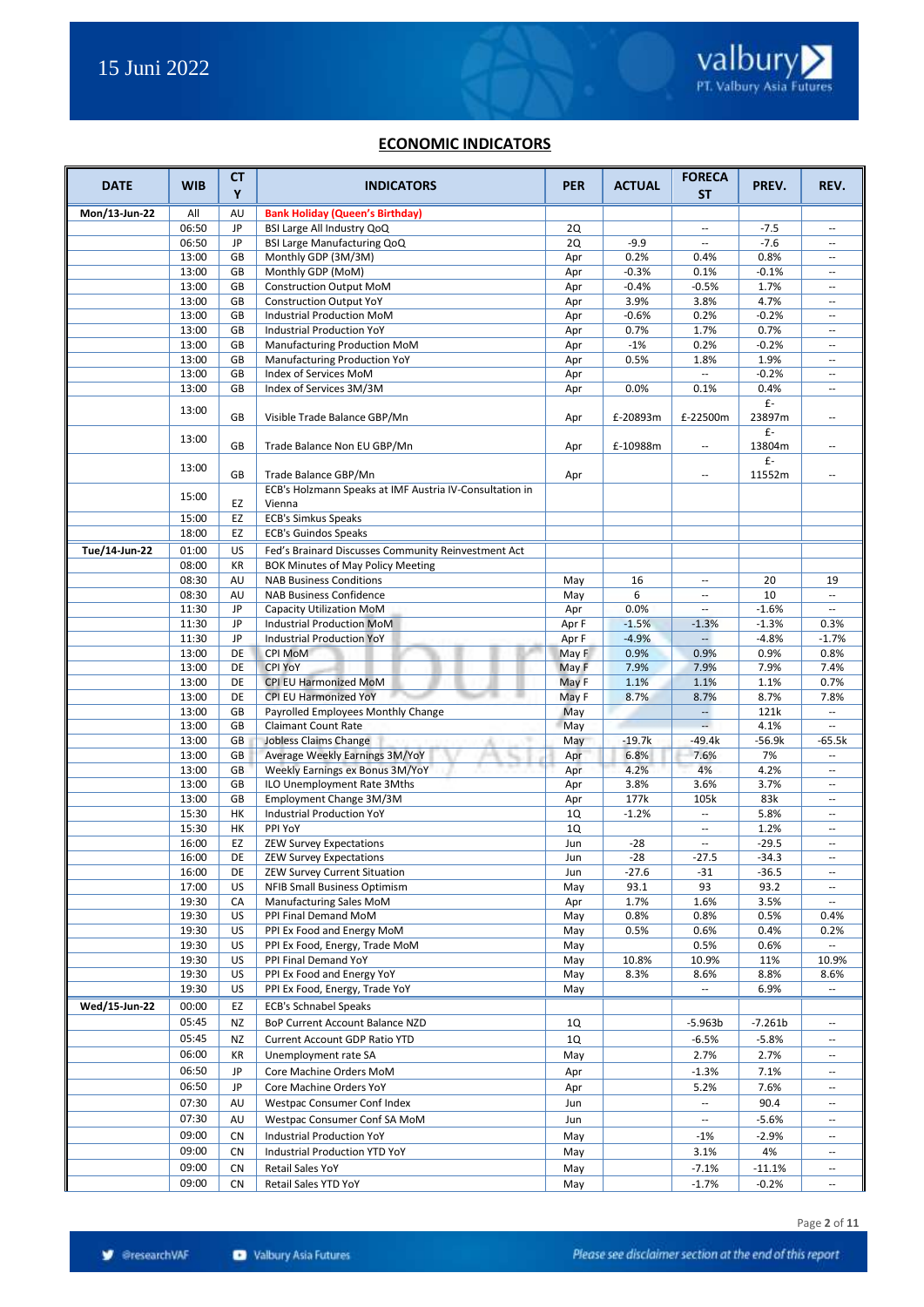

|               | 09:00          | <b>CN</b> | Surveyed Jobless Rate                                                                         | May           | 6.1%                     | 6.1%                | $\sim$                   |
|---------------|----------------|-----------|-----------------------------------------------------------------------------------------------|---------------|--------------------------|---------------------|--------------------------|
|               |                |           |                                                                                               |               |                          |                     |                          |
|               | 11:30          | JP        | Tertiary Industry Index MoM                                                                   | Apr           | 0.8%                     | 1.3%                |                          |
|               | 13:30          | CH        | Producer & Import Prices MoM                                                                  | May           | $\overline{\phantom{a}}$ | 1.3%                | $\sim$ $\sim$            |
|               | 13:30          | CH        | Producer & Import Prices YoY                                                                  | May           | $\overline{\phantom{a}}$ | 6.0%                | $\hspace{0.05cm} \ldots$ |
|               | 14:00          | CH        | SECO June 2022 Economic Forecasts                                                             |               |                          |                     |                          |
|               | 16:00          | EZ        | Industrial Production SA MoM                                                                  | Apr           | 0.7%                     | $-1.8%$             | $\overline{\phantom{a}}$ |
|               | 16:00          | EZ        | Industrial Production WDA YoY                                                                 |               | $-0.9%$                  | $-0.8%$             | $\overline{\phantom{a}}$ |
|               |                |           |                                                                                               | Apr           |                          |                     |                          |
|               | 16:00          | EZ        | <b>Trade Balance SA</b>                                                                       | Apr           | $\overline{\phantom{a}}$ | $-17.6b$            | $\overline{\phantom{a}}$ |
|               | 16:00          | EZ        | Trade Balance NSA                                                                             | Apr           | $\mathbf{u}$             | $-16.4b$            | $\sim$                   |
|               | 16:15          | EZ        | ECB's Nagel speaks at Young Factor web event                                                  |               |                          |                     |                          |
|               | 19:15          | CA        | <b>Housing Starts</b>                                                                         | May           | $\overline{\phantom{a}}$ | 267.3k              | $\overline{\phantom{a}}$ |
|               | 19:30          | EZ        | ECB's De Cos speaks at Young Factor web event                                                 |               |                          |                     |                          |
|               |                |           |                                                                                               |               |                          |                     |                          |
|               | 19:30          | US        | <b>Empire Manufacturing</b>                                                                   | Jun           | 3                        | $-11.6$             | $\sim$                   |
|               | 19:30          | US        | Retail Sales Advance MoM                                                                      | May           | 0.2%                     | 0.9%                | $\sim$                   |
|               | 19:30          | US        | Retail Sales Ex Auto MoM                                                                      | May           | 0.8%                     | 0.6%                | $\hspace{0.05cm} \ldots$ |
|               | 19:30          | US        | Retail Sales Ex Auto and Gas                                                                  | May           | 0.5%                     | 1%                  | $\sim$                   |
|               | 19:30          | US        | Retail Sales Control Group                                                                    | May           | 0.5%                     | 1%                  | $\sim$                   |
|               | 19:30          |           |                                                                                               |               |                          |                     |                          |
|               |                | US        | Import Price Index MoM                                                                        | May           | 1.2%                     | 0.0%                | $\sim$ $\sim$            |
|               | 19:30          | US        | Import Price Index ex Petroleum MoM                                                           | May           | 0.7%                     | 0.4%                | $\overline{\phantom{a}}$ |
|               | 19:30          | US        | Import Price Index YoY                                                                        | May           | $\overline{\phantom{a}}$ | 12%                 | $\sim$                   |
|               | 19:30          | US        | Export Price Index MoM                                                                        | May           | 1.4%                     | 0.6%                | $\overline{\phantom{a}}$ |
|               | 19:30          | US        | <b>Export Price Index YoY</b>                                                                 | May           | $\overline{\phantom{a}}$ | 18%                 | $\sim$                   |
|               | 20:00          | СA        |                                                                                               |               |                          | $-12.6%$            | $\hspace{0.05cm} \ldots$ |
|               |                |           | <b>Existing Home Sales MoM</b>                                                                | May           | $\hspace{0.05cm} \ldots$ |                     |                          |
|               | 20:00          | EZ        | <b>ECB's Panetta Speaks</b>                                                                   |               |                          |                     |                          |
|               | 20:15          | EZ        | ECB's Knot speaks at Young Factor web event                                                   |               |                          |                     |                          |
|               | 21:00          | US        | <b>Business Inventories</b>                                                                   | Apr           | 1.2%                     | 2%                  | $\sim$                   |
|               | 21:00          | US        | <b>NAHB Housing Market Index</b>                                                              | Jun           | 68                       | 69                  | $\hspace{0.05cm} \ldots$ |
|               | 21:15          | EZ        | ECB's Centeno speaks at Young Factor web event                                                |               |                          |                     |                          |
|               |                |           |                                                                                               |               |                          |                     |                          |
|               | 21:30          | US        | DOE U.S. Crude Oil Inventories                                                                | Jun-10        | $\mathbf{u}$             | 2025k               | $\sim$                   |
|               | 21:30          | US        | DOE Cushing OK Crude Inventory                                                                | Jun-10        | $\hspace{0.05cm} \ldots$ | $-1593k$            | $\sim$                   |
|               | 21:30          | US        | DOE U.S. Gasoline Inventories                                                                 | Jun-10        | $\overline{\phantom{a}}$ | $-812k$             | $\sim$                   |
|               | 21:30          | US        | DOE U.S. Distillate Inventory                                                                 | Jun-10        | $\cdots$                 | 2592k               | $\overline{\phantom{a}}$ |
|               | 21:30          | US        | DOE U.S. Refinery Utilization                                                                 | $Jun-10$      | $\overline{\phantom{a}}$ | 1.6%                | $\overline{\phantom{a}}$ |
|               | 23:00          | EZ        | <b>ECB's Lagarde Speaks</b>                                                                   |               |                          |                     |                          |
|               |                |           |                                                                                               |               |                          |                     |                          |
| Thu/16-Jun-22 | 01:00          | US        | <b>FOMC Rate Decision (Lower Bound)</b>                                                       | <b>Jun-15</b> | 1.25%                    | 0.75%               | $\overline{\phantom{a}}$ |
|               | 01:00          | US        | <b>FOMC Rate Decision (Upper Bound)</b>                                                       | Jun-15        | 1.50%                    | 1.00%               | $\overline{\phantom{a}}$ |
|               | 01:00          | US        | Interest on Reserve Balances Rate                                                             | Jun-16        | $\overline{a}$           | 0.90%               | $\overline{\phantom{a}}$ |
|               |                |           | Fed Chair Holds Press Conference Following FOMC                                               |               |                          |                     |                          |
|               | 01:30          | US.       | Meeting                                                                                       |               |                          |                     |                          |
|               | 03:00          | US        | Net Long-term TIC Flows                                                                       |               |                          | \$23.1 <sub>b</sub> |                          |
|               |                |           |                                                                                               | Apr           |                          |                     |                          |
|               | 03:00          | US        | <b>Total Net TIC Flows</b>                                                                    | Apr           | $\overline{\phantom{a}}$ | \$149.2b            | $\hspace{0.05cm} \ldots$ |
|               | 04:00          | КR        | Export Price Index MoM                                                                        | May           | $\overline{\phantom{a}}$ | 1%                  | $\overline{\phantom{a}}$ |
|               | 04:00          | KR        | <b>Export Price Index YoY</b>                                                                 | May           |                          |                     | $\sim$                   |
|               | 04:00          | KR        |                                                                                               |               | $\overline{\phantom{a}}$ | 21.4%               |                          |
|               |                |           | Import Price Index MoM                                                                        | May           | $\overline{\phantom{a}}$ | $-0.9%$             | $\overline{\phantom{a}}$ |
|               |                |           |                                                                                               |               | $\overline{\phantom{a}}$ |                     | $\overline{\phantom{a}}$ |
|               | 04:00          | KR        | Import Price Index YoY                                                                        | May           |                          | 35%                 |                          |
|               | 05:45          | NZ        | GDP SA QoQ                                                                                    | 1Q            | 0.5%                     | 3%                  | $\overline{\phantom{a}}$ |
|               | 05:45          | NZ        | GDP YoY                                                                                       | 1Q            | 2.3%                     | 3.1%                | $\overline{\phantom{a}}$ |
|               | 06:50          | JP        | <b>Imports YoY</b>                                                                            | May           | 43.7%                    | 28.2%               | 28.3%                    |
|               | 06:50          | JP        | <b>Trade Balance</b>                                                                          | May           | -¥2063.8b                | $-4839.2b$          | -¥842.8b                 |
|               |                |           |                                                                                               |               |                          |                     |                          |
|               | 06:50          | JP        | Trade Balance Adjusted                                                                        | May           | -¥1704.5b                | ¥1618.9b            | $\overline{\phantom{a}}$ |
|               |                |           |                                                                                               |               |                          |                     | $\overline{\phantom{a}}$ |
|               | 06:50          | JP        | <b>Exports YoY</b>                                                                            | May           | 16.3%                    | 12.5%               |                          |
|               | 08:00          | AU        | <b>Consumer Inflation Expectation</b>                                                         | Jun           | $\overline{\phantom{a}}$ | 5%                  | $\overline{\phantom{a}}$ |
|               | 08:30          | AU        | Part Time Employment Change                                                                   | May           | $\overline{\phantom{a}}$ | -88.4k              | $\sim$                   |
|               | 08:30          | AU        | Full Time Employment Change                                                                   | May           | $\overline{\phantom{a}}$ | 92.4k               | $\overline{\phantom{a}}$ |
|               | 08:30          | AU        | <b>Employment Change</b>                                                                      | May           | 25.0k                    | 4.0k                | $\overline{\phantom{a}}$ |
|               | 08:30          | AU        | Participation Rate                                                                            |               | 66.4%                    | 66.3%               | $\overline{\phantom{a}}$ |
|               |                |           |                                                                                               | May           |                          |                     | $\overline{a}$           |
|               | 08:30          | AU        | Unemployment Rate                                                                             | May           | 3.8%                     | 3.9%                |                          |
|               | 14:00          | EZ        | ECB's Visco speaks at Young Factor web event                                                  |               |                          |                     |                          |
|               | 14:30          | CH        | <b>SNB Policy Rate</b>                                                                        | Jun-16        | -0.75%                   | $-0.75%$            | $\overline{\phantom{a}}$ |
|               | 14:30          | CH        | SNB Sight Deposit Interest Rate                                                               | Jun-16        | $-0.75%$                 | $-0.75%$            |                          |
|               | 14:45          | EZ        | ECB's Villeroy speaks at Young Factor web event                                               |               |                          |                     |                          |
|               |                |           |                                                                                               |               |                          |                     |                          |
|               | 14:50          | EZ        | <b>ECB's Panetta Speaks</b>                                                                   |               |                          |                     |                          |
|               | 15:00          | EZ        | ECB's Vasle Speaks Slovenian Banking Conference                                               |               |                          |                     |                          |
|               | 15:30<br>16:30 | EZ<br>EZ  | ECB's Guindos speaks at Young Factor web event<br>ECB's Knot speaks at Young Factor web event |               |                          |                     |                          |

Page **3** of **11**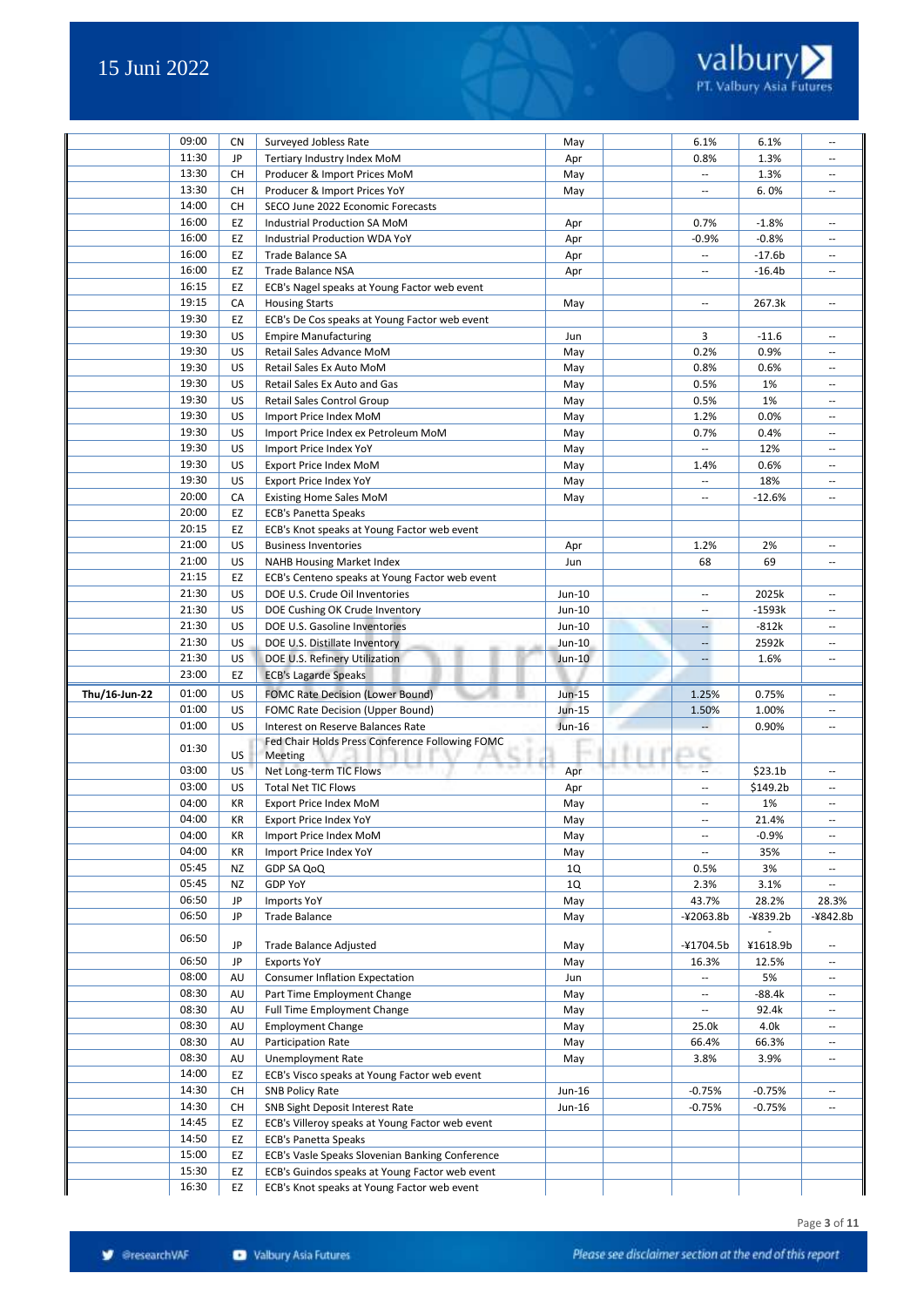

|               | 16:30 | EZ        | ECB's Centeno speaks at Young Factor web event      |          |                          |          |                          |
|---------------|-------|-----------|-----------------------------------------------------|----------|--------------------------|----------|--------------------------|
|               | 16:30 | EZ        | ECB's De Cos speaks at Young Factor web event       |          |                          |          |                          |
|               | 18:00 | GB        | Bank of England Bank Rate                           | Jun-16   | 1.25%                    | 1.00%    | $\overline{\phantom{a}}$ |
|               | 19:30 | CA        | Wholesale Trade Sales MoM                           | Apr      |                          | 0.30%    |                          |
|               | 19:30 | US        | <b>Building Permits</b>                             | May      | 1790k                    | 1819k    | 1823k                    |
|               | 19:30 | US        | <b>Building Permits MoM</b>                         | May      | $-1.8%$                  | $-3.2%$  | $-3%$                    |
|               | 19:30 | US        | <b>Housing Starts</b>                               | May      | 1714k                    | 1724k    |                          |
|               | 19:30 | US        | <b>Housing Starts MoM</b>                           | May      | $-0.6%$                  | $-0.2%$  | ÷                        |
|               | 19:30 | US        | Philadelphia Fed Business Outlook                   | Jun      | 5                        | 2.6      | $\overline{\phantom{a}}$ |
|               | 19:30 | US        | <b>Initial Jobless Claims</b>                       | $Jun-11$ | --                       | 229k     | $\overline{a}$           |
|               | 19:30 | US        | <b>Continuing Claims</b>                            | Jun-04   | $\overline{\phantom{a}}$ | 1306k    | $\overline{\phantom{a}}$ |
| Fri/17-Jun-22 | N/A   | <b>JP</b> | <b>BOJ Policy Balance Rate</b>                      | Jun-17   | --                       | $-0.10%$ | $\overline{\phantom{a}}$ |
|               | N/A   | <b>JP</b> | BOJ 10-Yr Yield Target                              | Jun-17   | $\overline{a}$           | 0.00%    | $\overline{a}$           |
|               | 05:30 | <b>NZ</b> | <b>BusinessNZ Manufacturing PMI</b>                 | May      | --                       | 51.2     | --                       |
|               | 13:00 | GB        | Retail Sales Inc Auto Fuel MoM                      | May      | --                       | 1.4%     | $\overline{\phantom{a}}$ |
|               | 13:00 | GB        | Retail Sales Inc Auto Fuel YoY                      | May      | --                       | $-4.9%$  | ÷                        |
|               | 13:00 | GB        | Retail Sales Ex Auto Fuel MoM                       | May      | $\overline{a}$           | 1.4%     |                          |
|               | 13:00 | GB        | Retail Sales Ex Auto Fuel YoY                       | May      | $\overline{\phantom{a}}$ | $-6.1%$  | $\overline{\phantom{a}}$ |
|               | 15:30 | <b>HK</b> | Unemployment Rate SA                                | May      | $\overline{a}$           | 5.4%     | $\overline{a}$           |
|               | 16:00 | EZ        | <b>Construction Output MoM</b>                      | Apr      | --                       | 0.0%     | $\overline{\phantom{a}}$ |
|               | 16:00 | EZ        | <b>Construction Output YoY</b>                      | Apr      | --                       | 3.3%     | $\overline{\phantom{a}}$ |
|               | 16:00 | EZ        | CPI YoY                                             | May F    | 8.1%                     | 7.4%     | 7.4%                     |
|               | 16:00 | EZ        | CPI MoM                                             | May F    | 0.8%                     | 0.8%     |                          |
|               | 16:00 | EZ        | CPI Core YoY                                        | May F    | 3.8%                     | 3.8%     |                          |
|               | 19:30 | CA        | Industrial Product Price MoM                        | May      | $\overline{\phantom{a}}$ | 0.8%     | $\overline{\phantom{a}}$ |
|               | 19:30 | CA        | Raw Materials Price Index MoM                       | May      | --                       | $-2%$    | $\overline{\phantom{a}}$ |
|               | 19:45 | US        | Powell Makes Welcoming Remarks at Dollar Conference |          |                          |          |                          |
|               | 20:15 | US        | <b>Industrial Production MoM</b>                    | May      | 0.5%                     | 1.1%     | --                       |
|               | 20:15 | US        | Capacity Utilization                                | May      | 79.3%                    | 79%      | $-$                      |
|               | 20:15 | US        | Manufacturing (SIC) Production                      | May      | 0.4%                     | 0.8%     | $-$                      |
|               | 21:00 | US        | Leading Index                                       | May      | $-0.4%$                  | $-0.3%$  | $\overline{\phantom{a}}$ |
| Sat/18-Jun-22 | 00:00 | <b>US</b> | Baker Hughes U.S. Rig Count                         | $Jun-17$ |                          | --       | $\sim$                   |

# PT. Valbury Asia Futures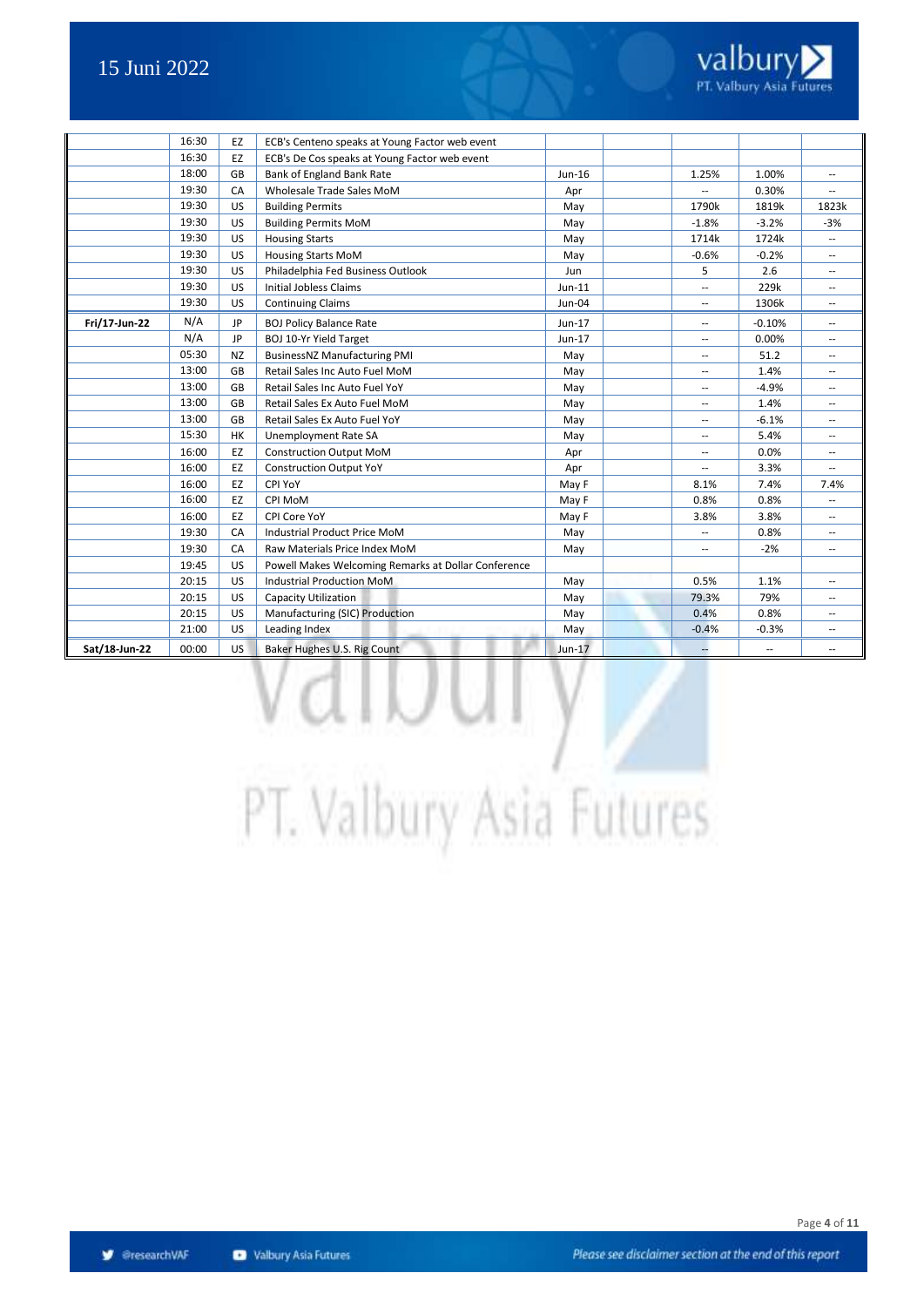|                                                                  |                                                     |                             | <b>EUR/USD</b><br>Interest Rate: 0.00% (EU)/0.75%-1.00% (US) |                  |                                |                   |             |                 |                                                                     |
|------------------------------------------------------------------|-----------------------------------------------------|-----------------------------|--------------------------------------------------------------|------------------|--------------------------------|-------------------|-------------|-----------------|---------------------------------------------------------------------|
|                                                                  |                                                     |                             |                                                              |                  | Arm is<br>Litters              |                   |             |                 | 1.05547                                                             |
|                                                                  |                                                     |                             |                                                              |                  | 14788<br>sich                  | <b>RESISTANCE</b> |             |                 | 1.05193                                                             |
|                                                                  |                                                     |                             |                                                              |                  | Lowest<br>1.041                |                   |             |                 | 1.04666                                                             |
|                                                                  |                                                     |                             |                                                              |                  | 4999                           |                   |             |                 | 1.03785                                                             |
|                                                                  |                                                     |                             |                                                              |                  | LIBERAL<br><b>JANES</b>        | <b>SUPPORT</b>    |             |                 | 1.03431                                                             |
|                                                                  |                                                     |                             | en andre                                                     |                  | iac+<br>3441                   |                   |             |                 | 1.02904                                                             |
|                                                                  |                                                     |                             |                                                              |                  | ommen<br>183881                |                   |             | <b>BUY</b>      | $---$                                                               |
|                                                                  |                                                     |                             |                                                              |                  |                                |                   |             | <b>SELL</b>     | 1.0435                                                              |
|                                                                  |                                                     |                             |                                                              |                  |                                | <b>SUGGESTION</b> |             | S/L             | 1.0480                                                              |
| <b>ETH 46.4</b>                                                  |                                                     |                             |                                                              |                  | $T/P$ :                        | 1.0365<br>1.0335  |             |                 |                                                                     |
| <b>DATE</b>                                                      | <b>RANGE</b>                                        |                             | <b>CLOSE</b>                                                 |                  | <b>CHANGE</b>                  | <b>PREVIOUS</b>   |             |                 |                                                                     |
| June 14                                                          | 1.04072                                             | 1.04840                     | 1.03959                                                      | 88,1             |                                | 1.04138           |             | $\bigwedge$ 6,5 | 1.04073                                                             |
|                                                                  | <b>WEEKLY</b>                                       |                             |                                                              | <b>JUNE</b>      |                                |                   |             | 2022            |                                                                     |
| <b>HIGH</b>                                                      |                                                     | LOW                         | <b>HIGH</b>                                                  | LOW              |                                |                   | <b>HIGH</b> |                 | LOW                                                                 |
| 1.05128 (13/Jun)                                                 |                                                     | 1.03959 (14/Jun)            | 1.07731 (09/Jun)                                             | 1.03959 (14/Jun) |                                | 1.14941 (10/Feb)  |             |                 | 1.03487 (13/May)<br>All price & chart based on Valbury MT4 Platform |
|                                                                  |                                                     |                             | <b>USDJPY</b><br>Interest Rate: 0.75%-1.00% (US)/-0.10% (JP) |                  |                                |                   |             |                 |                                                                     |
| GIRDING TRANSLIN OR FRUIT TRUST                                  |                                                     |                             |                                                              |                  | 414.044<br>書店                  |                   |             |                 | 137.485                                                             |
|                                                                  |                                                     |                             |                                                              |                  | 134,986<br>04.108              | <b>RESISTANCE</b> |             |                 | 136.712                                                             |
|                                                                  |                                                     |                             |                                                              |                  | (11.83)<br>111.99              |                   |             |                 | 136.131                                                             |
|                                                                  |                                                     | p. Phyl                     |                                                              |                  | 111.044<br><b>COLATE</b>       |                   |             |                 | 134.417                                                             |
|                                                                  |                                                     |                             |                                                              |                  | 444.444<br>(34,888)            | <b>SUPPORT</b>    |             |                 | 133.284                                                             |
|                                                                  |                                                     |                             |                                                              |                  | (21.431<br>414, 644<br>103.981 |                   |             |                 | 132.703                                                             |
| <b>Warner</b>                                                    |                                                     |                             |                                                              |                  | 120,546<br>49.744              | <b>SUGGESTION</b> |             | <b>BUY</b>      | 135.40                                                              |
|                                                                  |                                                     |                             |                                                              |                  | (28.239)<br><b>LIENIS</b>      |                   |             | <b>SELL</b>     | ---                                                                 |
|                                                                  |                                                     |                             |                                                              |                  | 13.49                          |                   |             | S/L             | 134.85                                                              |
| 12.Jun 98008<br>$-2222$<br>1.5 / 19 00                           | 1 Art 18.40 - 4 Set 1100 - 7 Jul 0100<br>3.3.A 0040 | "Flam Drift" - \$ bar Ltdft | A 140 02:05<br>9.3/-299<br>10 hr (140) 31 hr 2600            | 13 Ave 21:48     | 101.018<br><b>IETH</b>         |                   |             | $T/P$ :         | 136.15<br>136.70                                                    |
| <b>DATE</b><br><b>OPEN</b><br><b>HIGH</b><br>LOW<br><b>RANGE</b> |                                                     |                             |                                                              |                  |                                |                   |             |                 |                                                                     |

| UMIL             | UFEN    | пюп              | LUW              | <b>DANJE</b> |                  | しレいコレ       | <b>LHANGE</b>     |     | <b>FREVIUUS</b>  |
|------------------|---------|------------------|------------------|--------------|------------------|-------------|-------------------|-----|------------------|
| <b>Jun 14</b>    | 134.404 | 135.579          | 133.865          | 171,4        |                  | 135.550     | $\bigwedge$ 114,0 |     | 134.410          |
|                  |         |                  |                  |              |                  |             |                   |     |                  |
| <b>WEEKLY</b>    |         |                  | <b>JUNE</b>      |              |                  |             | 2022              |     |                  |
| <b>HIGH</b>      |         | LOW              | <b>HIGH</b>      | LOW          |                  | <b>HIGH</b> |                   | LOW |                  |
| 135.579 (14/Jun) |         | 133.584 (13/Jun) | 135.579 (14/Jun) |              | 128.638 (01/Jun) |             | 135.579 (14/Jun)  |     | 113.463 (24/Jan) |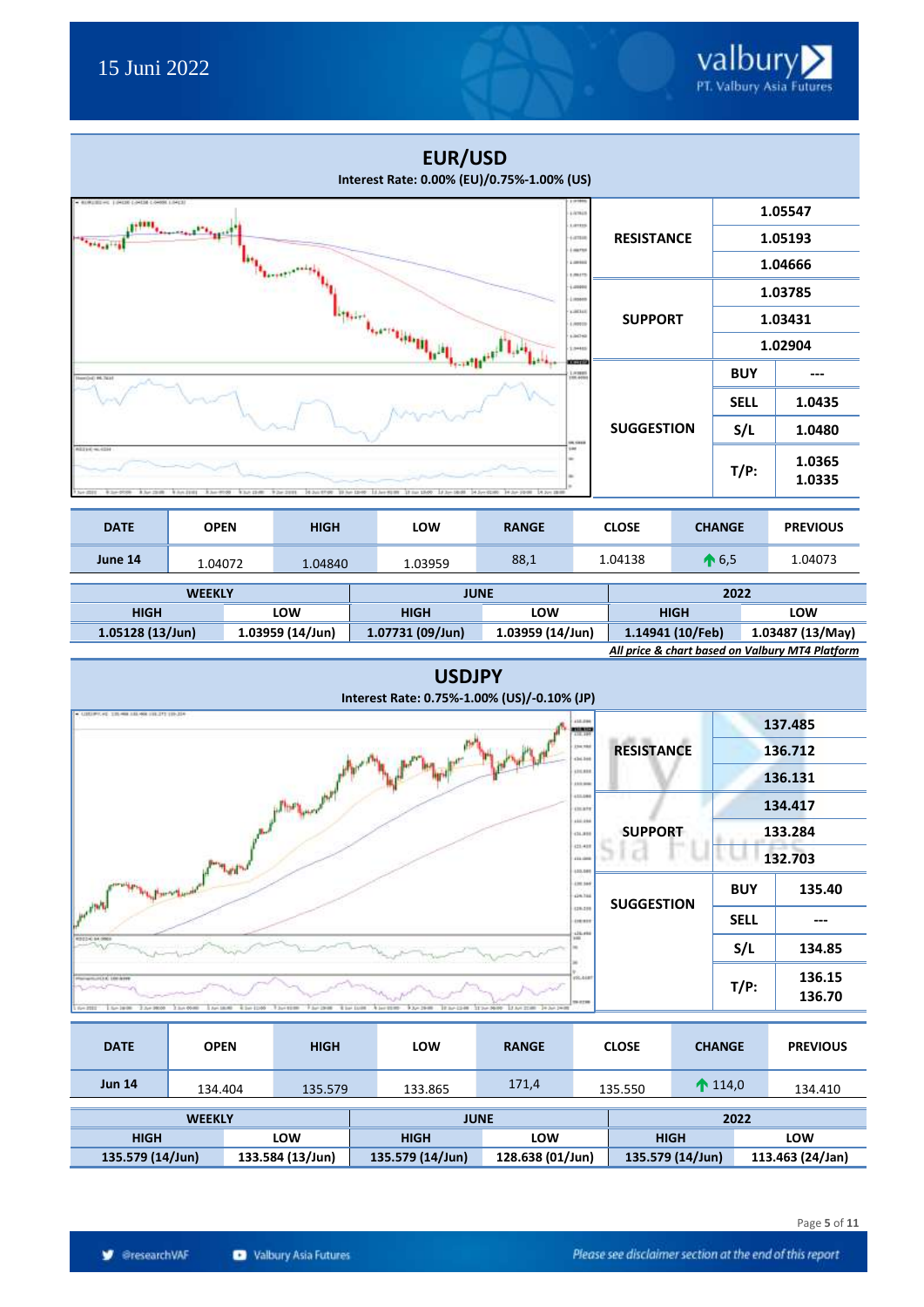

| .                  | 1.21341 | 1.ZZU/1          | 1.19330            | ---              | ----- | -----            | ------                                          |  |  |
|--------------------|---------|------------------|--------------------|------------------|-------|------------------|-------------------------------------------------|--|--|
|                    |         |                  |                    |                  |       |                  |                                                 |  |  |
| <b>WEEKLY</b>      |         |                  | <b>JUNE</b>        |                  |       | 2022             |                                                 |  |  |
| <b>HIGH</b>        |         | LOW              | <b>HIGH</b>        | LOW              |       | <b>HIGH</b>      | LOW                                             |  |  |
| $1.22997(13/$ Jun) |         | 1.19330 (14/Jun) | $1.26157(01/$ Jun) | 1.19330(14/Jun)) |       | 1.37477 (13/Jan) | 1.19330 (14/Jun)                                |  |  |
|                    |         |                  |                    |                  |       |                  | All price & chart based on Valbury MT4 Platform |  |  |





| <b>DATE</b>        | <b>OPEN</b>      | <b>HIGH</b> | LOW                | <b>RANGE</b>     |  | <b>CLOSE</b>    | <b>CHANGE</b>    | <b>PREVIOUS</b>  |
|--------------------|------------------|-------------|--------------------|------------------|--|-----------------|------------------|------------------|
| June 14            | 0.99717          | 1.00360     | 0.98726            | 163,4            |  | 1.00128         | $\bigwedge$ 41,8 | 0.99710          |
| <b>WEEKLY</b>      |                  |             | <b>JUNE</b>        |                  |  |                 | 2022             |                  |
| <b>HIGH</b>        |                  | <b>LOW</b>  | <b>HIGH</b>        | <b>LOW</b>       |  |                 | <b>HIGH</b>      | LOW              |
| $1.00360(14/$ Jun) | 0.98726 (14/Jun) |             | $1.00360(14/$ Jun) | 0.95676 (02/Jun) |  | 1.00634(16/May) |                  | 0.90908 (13/Jan) |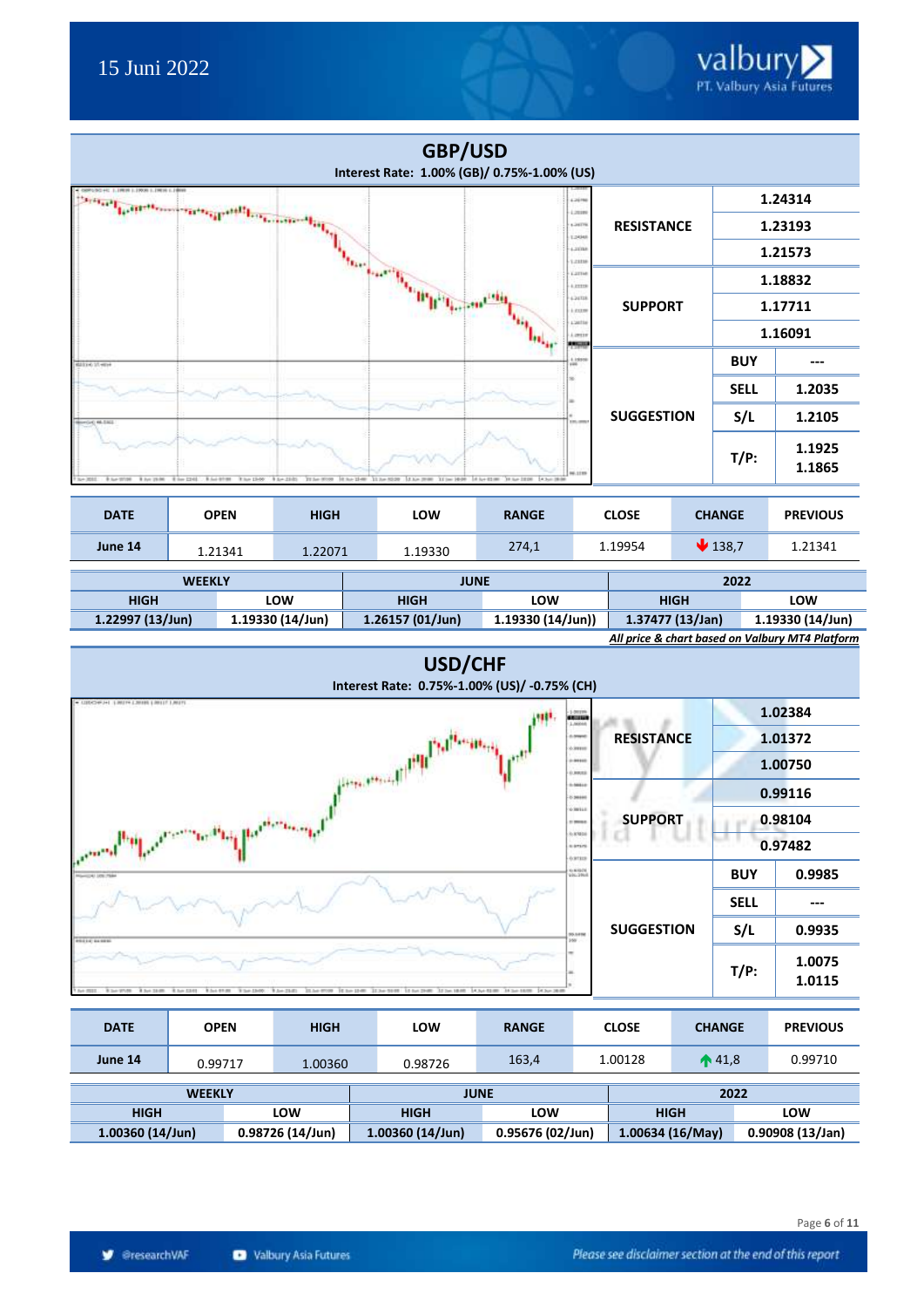|                                             |                                                   |                                                                              | <b>AUD/USD</b>            | Interest Rate: 0.85% (AU)/ 0.75%-1.00% (US)           |                                      |                   |               |                  |
|---------------------------------------------|---------------------------------------------------|------------------------------------------------------------------------------|---------------------------|-------------------------------------------------------|--------------------------------------|-------------------|---------------|------------------|
| + AUDIORD ART S 448030 G AWAY S ARTYS SUREY |                                                   |                                                                              |                           |                                                       | 8/22/08<br>a.tutis                   |                   |               | 0.70652          |
|                                             |                                                   |                                                                              |                           |                                                       | 0.77399<br>n/coas                    | <b>RESISTANCE</b> |               | 0.70174          |
|                                             |                                                   |                                                                              |                           |                                                       | 6,70786<br>5-75935                   |                   |               | 0.69455          |
|                                             |                                                   |                                                                              |                           |                                                       | 6.7418<br>IL TROBA                   |                   |               | 0.68258          |
|                                             |                                                   |                                                                              |                           |                                                       | 6-76Tax<br>6.70486                   | <b>SUPPORT</b>    |               | 0.67780          |
|                                             |                                                   |                                                                              |                           |                                                       | a mass<br>Limits                     |                   |               | 0.67061          |
|                                             |                                                   |                                                                              |                           |                                                       | <b>C-DRAFT</b><br>0.69416<br>c.esses |                   | <b>BUY</b>    |                  |
|                                             |                                                   |                                                                              |                           |                                                       | emo<br>1.4944                        | <b>SUGGESTION</b> | <b>SELL</b>   | 0.6885           |
| ASSOCIALMS                                  |                                                   |                                                                              |                           | 3.001                                                 | 0.44415                              |                   | S/L           | 0.6935           |
| 40111111111111111111111111111111            |                                                   |                                                                              |                           |                                                       | <b>VIL.1994</b><br><b>M-AFTS</b>     |                   | $T/P$ :       | 0.6825<br>0.6775 |
| L. Sun 141-780<br>3 July 180-00<br>See 2010 | 3 Ilufa (50-450)<br>8 km (1100)<br>3. Aug. 146-98 | The street<br>The most<br><b><i>R.Sav 11166</i></b><br><b>B July Mitrade</b> | 3.66.2640<br>39 Iul-11-98 | 34 July 14-28<br><b>LE RAY ET ANY</b><br>11 Ibn 56/58 |                                      |                   |               |                  |
| <b>DATE</b>                                 | <b>OPEN</b>                                       | <b>HIGH</b>                                                                  | LOW                       | <b>RANGE</b>                                          |                                      | <b>CLOSE</b>      | <b>CHANGE</b> | <b>PREVIOUS</b>  |

| <b>Jun 14</b>   |  | 0.69260          | 0.69696 |  | 0.68499          | 119,7            |      | 0.68736     | $\blacktriangleright$ 52,6 |  | 0.69262          |
|-----------------|--|------------------|---------|--|------------------|------------------|------|-------------|----------------------------|--|------------------|
|                 |  |                  |         |  |                  |                  |      |             |                            |  |                  |
| <b>WEEKLY</b>   |  | <b>JUNE</b>      |         |  |                  |                  | 2022 |             |                            |  |                  |
| <b>HIGH</b>     |  | <b>LOW</b>       |         |  | <b>HIGH</b>      | <b>LOW</b>       |      | <b>HIGH</b> |                            |  | LOW              |
| 0.70333(13/Jun) |  | 0.68499 (14/Jun) |         |  | 0.72820 (03/Jun) | 0.68499 (14/Jun) |      |             | 0.76603(05/Apr)            |  | 0.68280 (12/May) |

|  |  | All price & chart based on Valbury MT4 Platform |  |
|--|--|-------------------------------------------------|--|



| <b>DATE</b>   | <b>OPEN</b>   | <b>HIGH</b> | LOW     | <b>RANGE</b> | <b>CLOSE</b> | <b>CHANGE</b> | <b>PREVIOUS</b> |
|---------------|---------------|-------------|---------|--------------|--------------|---------------|-----------------|
| <b>Jun 14</b> | 0.62607       | 0.62924     | 0.61955 | 96,9         | 0.62145      | 46,2          | 0.62607         |
|               | <b>WEEKLY</b> |             |         | <b>JUNE</b>  |              | 2022          |                 |

| <b>WEEKLY</b>      |                  | <b>JUNE</b>        |                 | 2022            |                  |  |
|--------------------|------------------|--------------------|-----------------|-----------------|------------------|--|
| <b>HIGH</b>        | LOW              | <b>HIGH</b>        | LOW             | <b>HIGH</b>     | LOW              |  |
| $0.63488(13/$ Jun) | 0.61955 (14/Jun) | $0.65753(03/$ Jun) | 0.61955(14/Jun) | 0.70331(05/Apr) | 0.61955 (14/Jun) |  |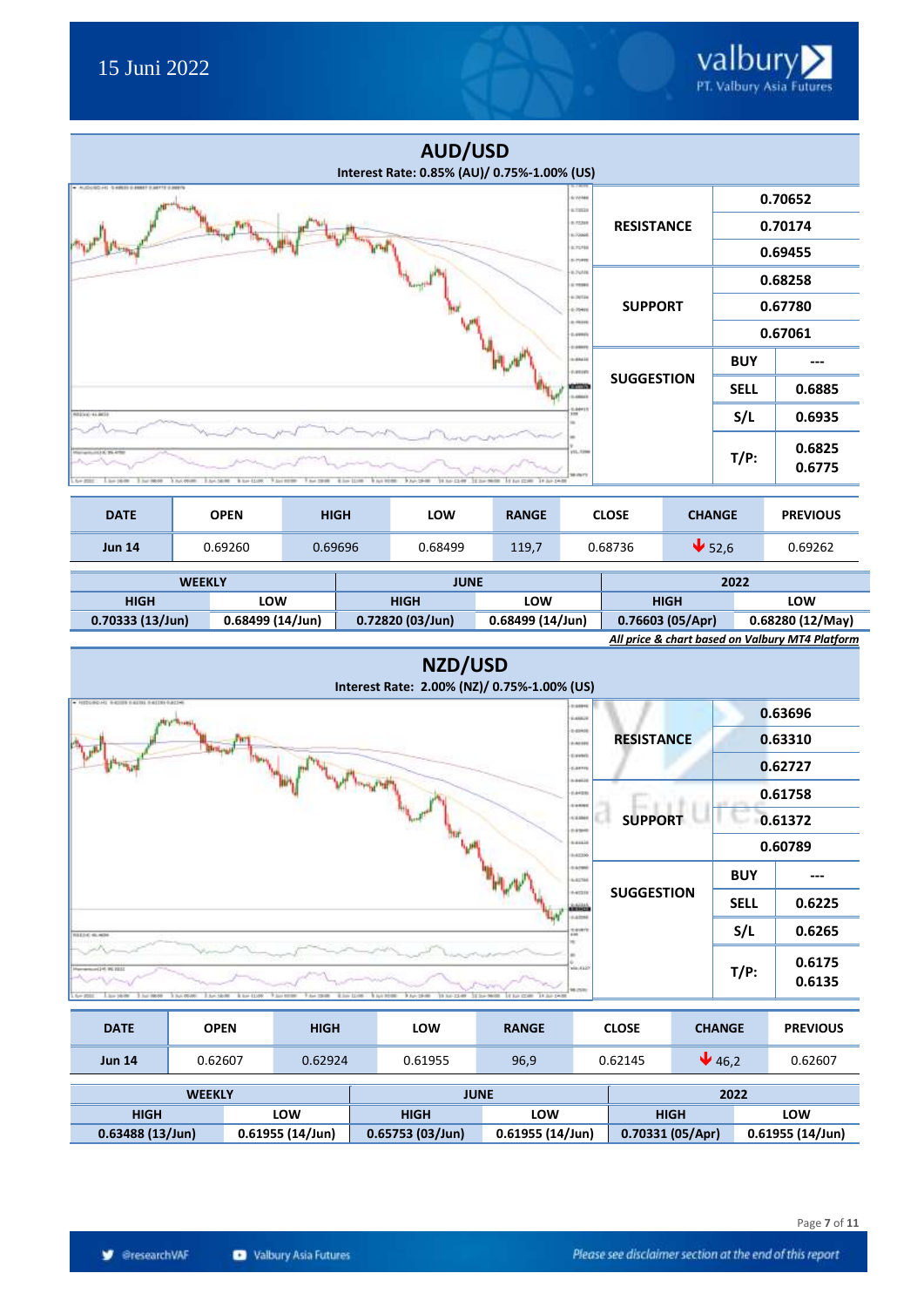|                                                             |                                               |                                                 | USD/CAD<br>Interest Rate: 0.75%-1.00% (US)/ 1.50% (CA) |                             |                              |                   |  |                |                  |  |
|-------------------------------------------------------------|-----------------------------------------------|-------------------------------------------------|--------------------------------------------------------|-----------------------------|------------------------------|-------------------|--|----------------|------------------|--|
| . USDCAD HI & DRIV & DIRH & DISH & DRIVE                    | 1.09765<br>435033                             |                                                 |                                                        |                             |                              |                   |  | 1.31063        |                  |  |
|                                                             |                                               |                                                 |                                                        |                             | 4,29146<br>1.09919           | <b>RESISTANCE</b> |  | 1.30401        |                  |  |
|                                                             |                                               |                                                 |                                                        | <b>Philip</b> (Supp         | 1,00685<br>1,28196           |                   |  |                | 1.29974          |  |
|                                                             |                                               |                                                 |                                                        |                             | 1.00170<br>4,09416<br>LITTER |                   |  |                | 1.28885          |  |
|                                                             |                                               |                                                 |                                                        |                             | 1.77389<br>1,21000           | <b>SUPPORT</b>    |  | 1.28223        |                  |  |
|                                                             |                                               |                                                 |                                                        |                             | Lister<br><b>Literate</b>    |                   |  |                | 1.27796          |  |
|                                                             |                                               |                                                 |                                                        |                             | 4,28178<br>1,25990           |                   |  | <b>BUY</b>     | 1.2945           |  |
|                                                             |                                               |                                                 |                                                        |                             | 1,39531<br>LISHE             |                   |  | <b>SELL</b>    | ---              |  |
| <b>HASS-CIREDRED</b>                                        |                                               |                                                 |                                                        |                             | 1,000<br>÷                   | <b>SUGGESTION</b> |  | S/L            | 1.2900           |  |
| 4941, 003, 043<br>1.5pm 148 066<br>2.3cm 98.00<br>$1 - 211$ | 3.3un 00-86<br>3 April 146,463<br>4 Set 11/69 | T Just 62.00<br>Fair (946)<br><b>What Luise</b> | 9.3,4.2648<br><b>N</b> Last Street                     | RA-DW TD-MB UACH DA HE PACH | 64-3174<br>19.0916           |                   |  | $T/P$ :        | 1.2995<br>1.3040 |  |
| <b>DATE</b>                                                 | <b>OPEN</b>                                   | <b>HIGH</b>                                     | LOW                                                    | <b>RANGE</b>                |                              | <b>CLOSE</b>      |  | <b>CHANGE</b>  | <b>PREVIOUS</b>  |  |
| <b>Jun 14</b>                                               | 1.28926                                       | 1.29739                                         | 1.28650                                                | 108,9                       |                              | 1.29547           |  | $\bigcap 62,0$ | 1.28927          |  |

| <b>WEEKLY</b>                          |     | <b>JUNE</b>                          |     | 2022                                            |     |  |
|----------------------------------------|-----|--------------------------------------|-----|-------------------------------------------------|-----|--|
| <b>HIGH</b>                            | LOW | <b>HIGH</b>                          | LOW | <b>HIGH</b>                                     | LOW |  |
| 1.27876 (13/Jun)<br>$1.29739(14/$ Jun) |     | 1.29739 (14/Jun)<br>1.25165 (08/Jun) |     | 1.30758 (12/May)<br>1.24016 (05/Apr)            |     |  |
|                                        |     |                                      |     | All price & chart based on Valbury MT4 Platform |     |  |

| <b>EURJPY</b><br>Interest Rate: 0.00% (EU)/-0.10% (JP)                                                                                                                                                                                                                                                                 |                   |             |                  |
|------------------------------------------------------------------------------------------------------------------------------------------------------------------------------------------------------------------------------------------------------------------------------------------------------------------------|-------------------|-------------|------------------|
| = 01/02/FT341 341-188 (40-190 1H) 007 141-188<br>499, 606<br><b>344.023</b>                                                                                                                                                                                                                                            |                   |             | 143.491          |
| 111,449<br>443.376                                                                                                                                                                                                                                                                                                     | <b>RESISTANCE</b> |             | 142.348          |
| 111.000<br>HESIS                                                                                                                                                                                                                                                                                                       |                   | 141.759     |                  |
| 116.129<br>111.770                                                                                                                                                                                                                                                                                                     |                   |             | 140.027          |
| 111.111<br>10002                                                                                                                                                                                                                                                                                                       | <b>SUPPORT</b>    |             | 138.884          |
| 146,617<br>\$44,239<br>P4.<br><b>LISREE</b>                                                                                                                                                                                                                                                                            |                   |             | 138.295          |
| المعطفين فليرد<br>$+10.470$<br>138.100                                                                                                                                                                                                                                                                                 |                   | <b>BUY</b>  | 141.00           |
| 198,725<br>136, 146                                                                                                                                                                                                                                                                                                    | <b>SUGGESTION</b> | <b>SELL</b> | ---              |
| 620.964<br><b>KMY</b><br><b>NOE24141,2006</b>                                                                                                                                                                                                                                                                          |                   | S/L         | 140.40           |
| 101.8041<br>POTAHOLICI E LIN PIRT<br><b>CONTROL</b><br><b>Inc.esses</b><br>11 Iul 22.00 34 Iul 14.00<br>Sun 18:78<br>1.040.0000<br>3 Iluft 00:00<br>3.840.58100<br>2010/01/27<br>7 841 19:00<br>1 560 0000<br>1 Suit 29-99<br>19.50 - CL-99<br>31.3ull 86.00<br>Suite (PRID)<br>8. Suit-13 (455)<br><b># hat 11/48</b> |                   | $T/P$ :     | 141.75<br>142.35 |

| <b>DATE</b>                          |     | <b>OPEN</b> | <b>HIGH</b>      |                                      | LOW         | <b>RANGE</b> |                  | <b>CLOSE</b> | <b>CHANGE</b>     | <b>PREVIOUS</b> |
|--------------------------------------|-----|-------------|------------------|--------------------------------------|-------------|--------------|------------------|--------------|-------------------|-----------------|
| <b>Jun 14</b>                        |     | 139.897     | 141.206          |                                      | 139.474     | 173,2        |                  | 141.170      | $\bigwedge$ 127,8 | 139.892         |
|                                      |     |             |                  |                                      | <b>JUNE</b> |              |                  |              | 2022              |                 |
| <b>HIGH</b>                          | LOW |             |                  |                                      | <b>HIGH</b> | LOW          |                  | <b>HIGH</b>  |                   | LOW             |
| 139.381 (13/Jun)<br>141.766 (13/Jun) |     |             | 144.244 (08/Jun) | 138.086 (01/Jun)<br>144.244 (08/Jun) |             |              | 124.384 (07/Mar) |              |                   |                 |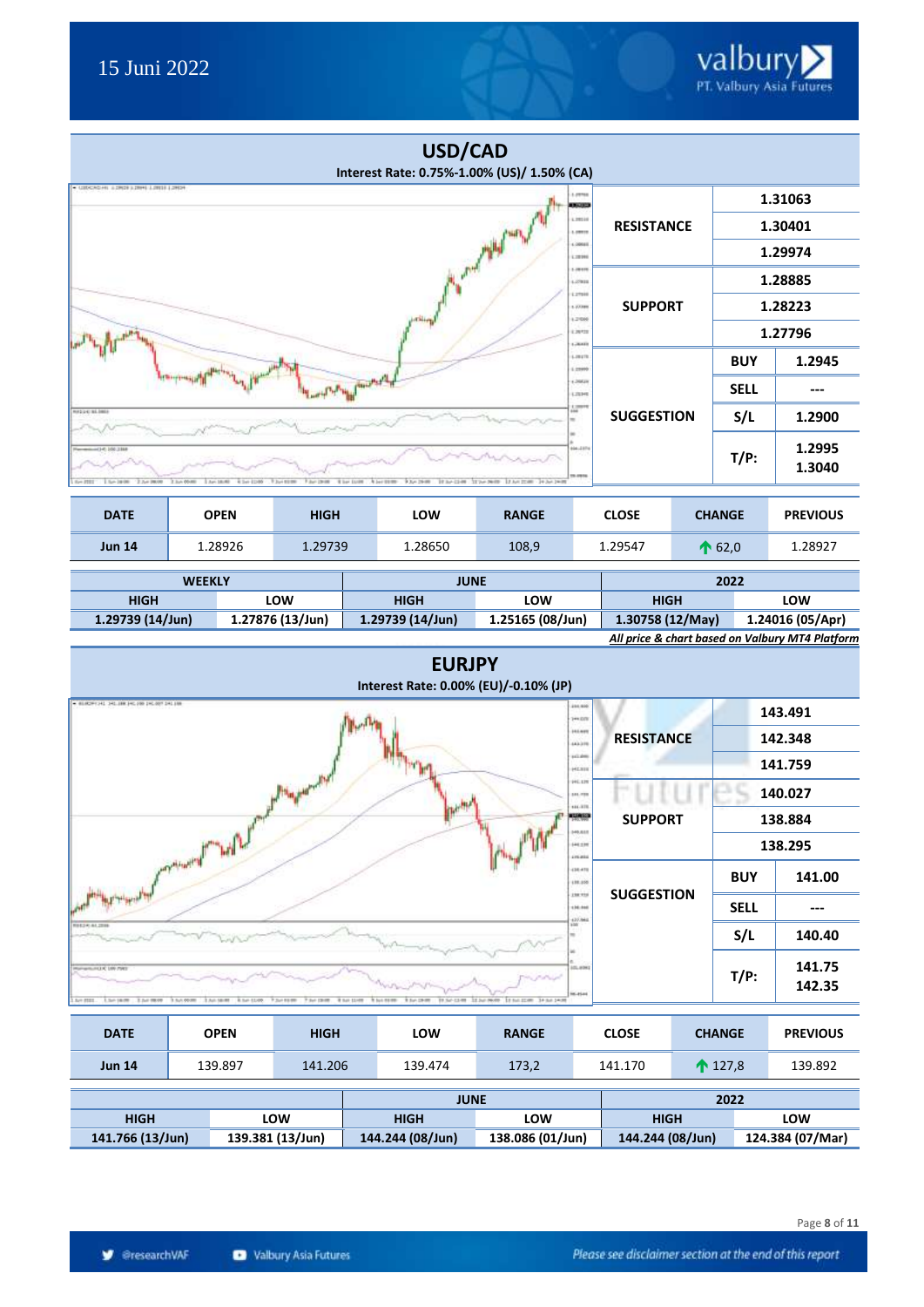|                                                             |                                             |                           | GOLD (XAU/USD)                                                        |                           |                                |                   |  |               |                                                 |  |
|-------------------------------------------------------------|---------------------------------------------|---------------------------|-----------------------------------------------------------------------|---------------------------|--------------------------------|-------------------|--|---------------|-------------------------------------------------|--|
| + 04UU0D HL 1806.41 JPIRAE JPIRJS (PDL46)                   |                                             |                           |                                                                       |                           | 4876.79<br>4874.23             |                   |  |               | 1851.07                                         |  |
|                                                             |                                             | 1841.24                   |                                                                       |                           |                                |                   |  |               |                                                 |  |
|                                                             |                                             |                           |                                                                       |                           | 1981.25<br>1946.94             |                   |  |               | 1824.65                                         |  |
|                                                             |                                             |                           |                                                                       |                           | 662.66<br>6607.76              |                   |  |               | 1798.23                                         |  |
|                                                             |                                             |                           |                                                                       |                           | 1042.46<br>1976.65             | <b>SUPPORT</b>    |  |               | 1788.40                                         |  |
|                                                             |                                             |                           |                                                                       |                           | (824-99)<br>1406-01<br>1525-61 |                   |  | 1771.81       |                                                 |  |
|                                                             |                                             |                           |                                                                       |                           | 1525.15<br>4816.75             |                   |  | <b>BUY</b>    |                                                 |  |
|                                                             |                                             |                           |                                                                       |                           | (412.98<br><b>Link as</b>      | <b>SUGGESTION</b> |  | <b>SELL</b>   | 1810.00                                         |  |
| 12224, 31-1001                                              |                                             |                           |                                                                       |                           | 3973.40<br>m                   |                   |  | S/L           | 1820.00                                         |  |
| (4.8.8) 1932   4014<br>May 1911 Eliza 50-51<br>3- 5-4 99.81 | 1 Soli 1/8-81<br>3 Act 18:01<br>A Survivoro | 4 AA 2239.<br>T Jul 14/01 | A 361 87.91<br>5 Art 9031<br>9.3/1.24/01<br>18 Jun 09-01 32 Jun 94-01 | 14 Internet - 14 Jun 1996 | 151.5173<br>1.1144             |                   |  | $T/P$ :       | 1798.00<br>1788.00                              |  |
| <b>DATE</b>                                                 | <b>OPEN</b>                                 | <b>HIGH</b>               | LOW                                                                   | <b>RANGE</b>              |                                | <b>CLOSE</b>      |  | <b>CHANGE</b> | <b>PREVIOUS</b>                                 |  |
| <b>Jun 14</b>                                               | 1820.29                                     | 1831.41                   | 1804.99                                                               | 26.42                     |                                | 1808.06           |  | 11.06         | 1819.12                                         |  |
|                                                             | <b>WEEKLY</b><br><b>JUNE</b>                |                           |                                                                       |                           |                                |                   |  | 2022          |                                                 |  |
| <b>HIGH</b>                                                 |                                             | LOW                       | <b>HIGH</b>                                                           | LOW                       |                                | <b>HIGH</b>       |  |               | LOW                                             |  |
| 1877.27 (13/Jun)                                            |                                             | 1804.99 (14/Jun)          | 1877.27 (13/Jun)                                                      | 1804.99 (14/Jun)          |                                | 2070.27 (08/Mar)  |  |               | 1780.17 (28/Jan)                                |  |
|                                                             |                                             |                           |                                                                       |                           |                                |                   |  |               | All price & chart based on Valbury MT4 Platform |  |



| <b>DATE</b>                        | <b>OPEN</b> | <b>HIGH</b>     | <b>LOW</b>      | <b>RANGE</b>    | <b>CLOSE</b> | <b>CHANGE</b>               | <b>PREVIOUS</b> |
|------------------------------------|-------------|-----------------|-----------------|-----------------|--------------|-----------------------------|-----------------|
| <b>Jun 14</b>                      | 21.116      | 21.356          | 20.872          | 0.484           | 21.015       | $\blacktriangleright$ 0.049 | 21.064          |
| <b>WEEKLY</b>                      |             |                 | <b>JUNE</b>     |                 |              | 2022                        |                 |
| <b>HIGH</b>                        |             | LOW             | <b>HIGH</b>     | LOW             | <b>HIGH</b>  |                             | LOW             |
| 20.872 (14/Jun)<br>21.906 (13/Jun) |             | 22.491 (06/Jun) | 20.872 (14/Jun) | 26.927 (08/Mar) |              | 20.433 (13/May)             |                 |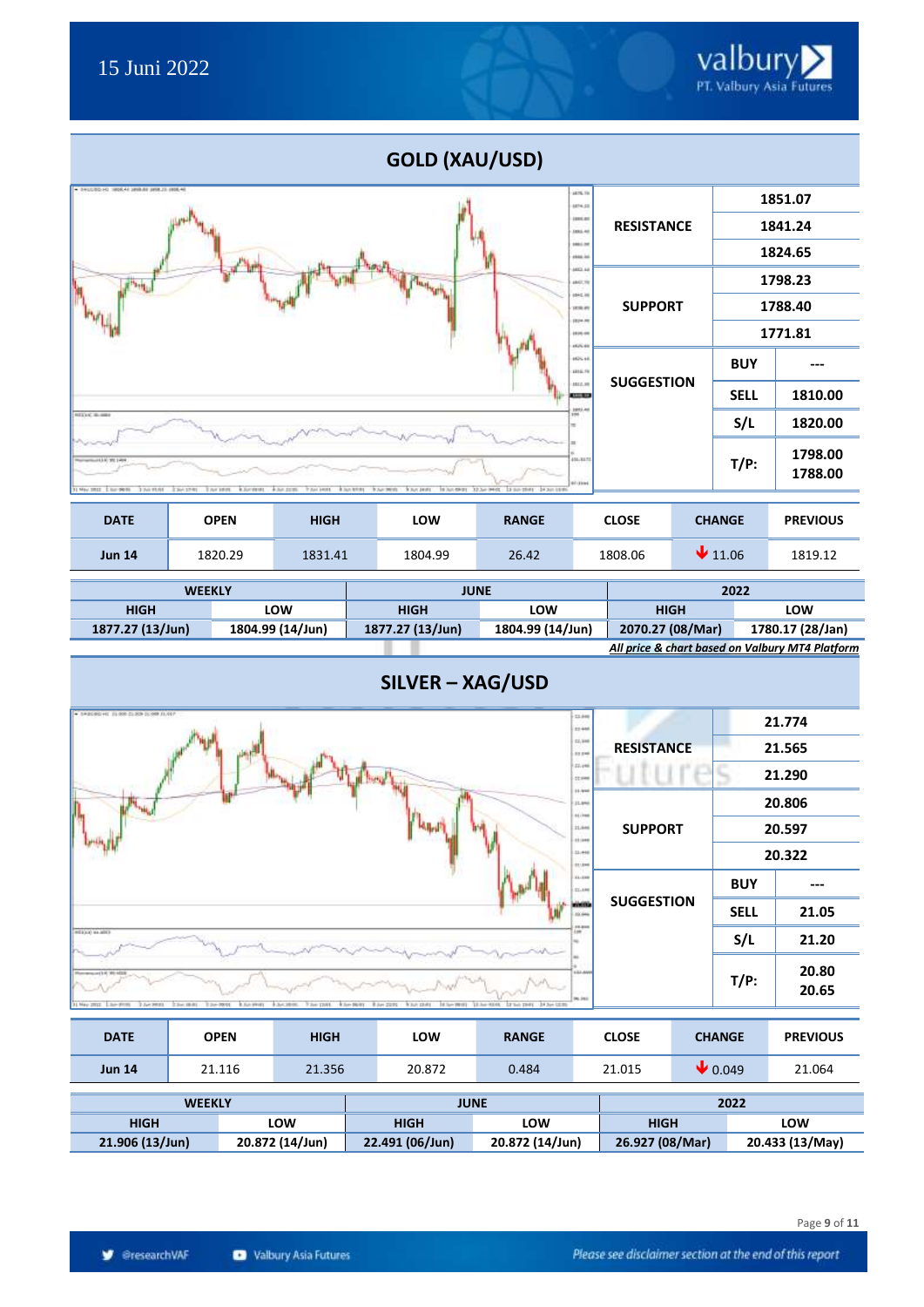

| OIL WTI - CL-JUL/USD<br>(Exp. 17 June 2022)                                                                                                                                                                                    |                   |             |                  |
|--------------------------------------------------------------------------------------------------------------------------------------------------------------------------------------------------------------------------------|-------------------|-------------|------------------|
| $-$ CA-+ 1838 BlockBLB318+<br>(21.79)<br>033.96                                                                                                                                                                                |                   |             | 129.92           |
| 122.18<br>101.00                                                                                                                                                                                                               | <b>RESISTANCE</b> |             | 126.80           |
| 125.88<br><b>LIETS</b>                                                                                                                                                                                                         |                   |             | 122.92           |
| 14.86<br>mas<br>144.48                                                                                                                                                                                                         |                   |             | 115.92           |
| LIT.36<br>134.96<br>111.7%                                                                                                                                                                                                     | <b>SUPPORT</b>    |             | 112.80           |
| 114.95<br>136.18                                                                                                                                                                                                               |                   |             | 108.92           |
| 141.36<br>11.18                                                                                                                                                                                                                |                   | <b>BUY</b>  |                  |
| axim.<br>$\frac{137.30}{100}$<br><b>RSILIAI 37 EMIT</b>                                                                                                                                                                        |                   | <b>SELL</b> | 119.25           |
|                                                                                                                                                                                                                                | <b>SUGGESTION</b> | S/L         | 122.35           |
| 194.000<br>EDA-14 SCIPILINUM<br>91.1346<br>2 kg laune<br>2 km 30 MF<br>3 hr Live<br>RAYME RACER<br>3.0-0.14.099<br>8 hr istor<br><b>BARBOR</b><br>10 St 1990 11 Inches 12 St 10 Links 14 Inch 15:00<br>4 40 30 90<br>100 15:00 |                   | $T/P$ :     | 115.90<br>112.80 |

| <b>DATE</b>   | <b>OPEN</b> | <b>HIGH</b> | LOW    | <b>RANGE</b> | <b>CLOSE</b> | <b>CHANGE</b> | <b>PREVIOUS</b> |
|---------------|-------------|-------------|--------|--------------|--------------|---------------|-----------------|
| <b>Jun 14</b> | 121.07      | 123.68      | 116.68 | 7.00         | 119.04       | 1.98          | 121.02          |

| <b>WEEKLY</b>   |                 |                 | <b>JUNE</b>     | 2022               |                |  |
|-----------------|-----------------|-----------------|-----------------|--------------------|----------------|--|
| <b>HIGH</b>     | LOW             | <b>HIGH</b>     | LOW             | LOW<br><b>HIGH</b> |                |  |
| 123.68 (14/Jun) | 116.68 (14/Jun) | 123.68 (14/Jun) | 111.22 (02/Jun) | 130.57 (07/Mar)    | 74.27 (03/Jan) |  |

*All price & chart based on Valbury MT4 Platform*

PT. Valbury Asia Futures